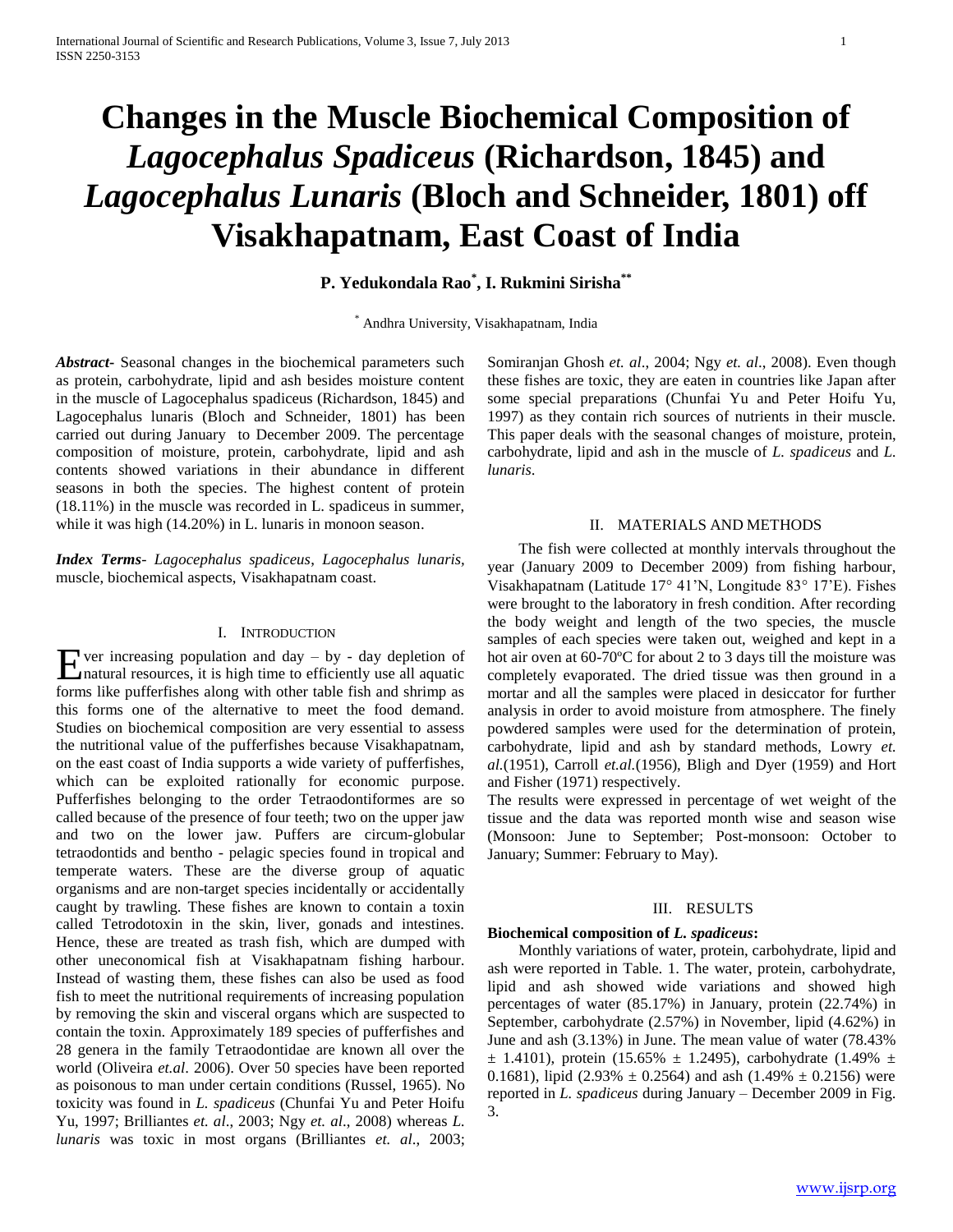Seasonally highest percentage of water (81.18%) was noticed in post-monsoon season, protein (18.11%) in summer season, carbohydrate (1.75%) in post-monsoon season, lipid (3.31%) in monsoon season and ash (1.80%) in summer season in Fig. 1.

#### **Biochemical composition of** *L. lunaris***:**

 Monthly variations of water, protein, carbohydrate, lipid and ash were reported in Table. 2. The water, protein, carbohydrate, lipid and ash showed minor variations and showed high percentages of water (80.54%) in August, protein (15.31%) in April, carbohydrate (3.56%) in April, lipid (15.62%) in July and ash (5.66%) in November. The mean value of water (72.58%  $\pm$ 1.7310), protein (12.96 %  $\pm$  0.6629), carbohydrate (2.32 %  $\pm$ 0.2824), lipid (9.34 %  $\pm$  1.0731) and ash (2.79 %  $\pm$  0.4811) were reported in *L. lunaris* during Jan – Dec 2009 in Fig. 3.

Seasonally highest percentage of water (74.63%) was noticed in summer season, protein (14.20%) in monsoon season, carbohydrate (2.69%) in summer season, lipid (11.02%) in monsoon season and ash (4.87%) in post-monsoon season in Fig. 2.

#### IV. DISCUSSION

 The water in the flesh of fishes varies widely between 65 and 90 percent (Viswanathan Nair and Suseela Mathew 2000). The water content of *L. spadiceus* in the present study was higher than *L. lunaris* and reports of earlier workers on other teleostean fishes. There exists an inverse relationship between water and fat content. Low water content was observed during monsoon season in both the species indicating that the water content decreases as fishes advance towards maturity. Low water content is usually associated with relatively high fat content and viceversa (Das, 1978; Viswanathan Nair and Suseela Mathew, 2000; Anthony *et.al*. 2000; Zaboukas 2006; Shamsan, 2008 and Manal, 2009). Similar results were also observed in the two fishes analyzed in the present study.

 According to Viswanathan Nair & Suseela Mathew (2000) protein is the major biochemical constituent of fish meat and is generally present in the range of 16-18%, though values ranging from as low as 8% to as high as 22% have been reported in some common fishes in India. The protein is dominant constituent among biochemical components except water in *L. spadiceus* and *L. lunaris* in the present study. It is also observed that protein content is inversely related to water content in the present study. Seasonal variations showed highest protein content of *L. spadiceus* during summer season while it was during monsoon season in *L. lunaris* in the present study. Anthony *et.al.* (2000), Zhang *et.al.* (2001), Liu *et.al*. (2002) and Abdul Rahman and Reshma (2008) noticed high value of protein and low value of lipid in marine fishes. Similar findings were also observed in the present study.

 Seasonally high lipid content was observed during monsoon season in both the species. The seasonal variations of fat content in the present study and earlier studies in other species may be the different spawning periodicities. The lipid content analyzed for the two fishes indicated that *L. spadiceus* was an average fat fish whereas *L. lunaris* was a fat fish.

 Carbohydrates formed a minor percentage of the total composition of the muscle. The low values of carbohydrates recorded in the present study could be because glycogen in many marine animals does not contribute much to the reserves in the body. As the water content increases, ash content decreases slightly under conditions of starvation.

 The present study indicates that the two species of fish studied are nutritionally equal to any other food fish and they could be used for food and for preparing various fish byproducts. Variations in biochemical composition in present study may be governed by spawning cycle and feeding activity.

#### ACKNOWLEDGMENT

 The authors are thankful to the Head, Dept. of Marine Living Resources, Andhra University, Visakhapatnam for providing facilities in the laboratory.

#### **REFERENCES**

- [1] O.Abdul Rahman, Musaiger and Reshma D Souza. Chemical composition of Raw Fish consumed in Bahrain. *Pakistan Journal of Biological Sciences*, 2008, 11 (1): 55-61.
- [2] J.A Anthony, D.D. Roby, K.R. Turco. Lipid content and energy density of forage fishes from the northen Gulf of Alaska. *Journal of Experimental Marine Biology and Ecology*. 2000, Vol. 248, no.1, pp. 53-78.
- [3] E. G. Bligh and W. J. Dyer. A rapid method of total lipid extraction and purification. *Can.J.Biochem. Physiol.,* 1959, 37, 911-917.
- [4] S. Brillantes, W. Samosorn, S. Faknoi, and Oshima. Toxicity of puffers landed and marketed in Thailand. *Fisheries Science*, 2003, 69: 1224 – 1230.
- [5] N. V. Carroll, R. W. Longley and J. H. Roe. Determination of glycogen in the liver and muscle by use of Anthrone reagent. *J. Biol. Chemistry*, 1956,  $220 (2): 582 - 593.$
- [6] Chunfai Yu and Peter Hoifu Yu. A preliminary study of puffer fishes and their toxins found in Hong Kong waters. *J. Food Hyg. Soc. Japan*., Vol.38, 1997, No.6, 460 -463.
- [7] H. P. Das. Studies on the Grey Mullet, *Mugil cephalus* (Linnaeus) from the Goa Waters; 1978, Ph.D. thesis submitted to the University of Bombay.
- [8] F. L. Hort, and H. S. Fisher. Modern food analysis. *Springer Verlag*, 1971, New York.
- [9] Liu, Shilu, Wang, B.O., Zhang, Xilie, Zuo, Yanning. Analysis and evaluation of nutritional composition of red drum (*Sciaenops ocellatus*). Marine Fisheries research / Haiyang Shuichan Yanjiu. Vol.23, 2002, no.2, pp. 25-32.
- [10] O. H. Lowry, N. J. Para Roserberg and R. J. Randall. Protein measurement with Folin - phenol reagent. *J.Biol.Chem*, 1951, 193: 265-275.
- [11] Manal S. Tawfik. Proximate Composition and Fatty Acid Profile in most common Available Fish Species in Saudi Market. *Asian Journal of Clinical Nutrition*, 2009, Vol.1: pp 50-57.
- [12] Oliveira J. S. Fernandes, S.C.R. Schwartz, C.A. Bloch Jr, C. Melo, J.A.T. Pires Jr, O.R.Frietas J.C. 2006. Toxicity and toxin identification in *Colomesus asellus,* An Amazonian (Brazil) freshwater pufferfish. *Toxicon*.48: 55-63.
- [13] F.E. Russel. Marine toxins and venomous and poisonous marine animals. In: Advances in Marine Biology, Vol.3, 1965, p.318, New York, Academic Press.
- [14] S. Shamsan. Ecobiology and fisheries of an economically important esturine fish, *Sillago sihama* (Forskal). Ph.D. thesis submitted at Marine Science, 2008, Goa University.
- [15] Somiranjan Ghosh, Alok. K. Hazra, Shivaji Banerjee and Biswapati Mukherjee. The seasonal toxicological profile of four puffer fish species collected along Bengal Coast, India. *Ind. J. Mar. Sci*., 2004, Vol 33 (3): 276 - 280.
- [16] L. Ngy, S. Taniyama, K. Shibano, C.F.Yu, T. Takatani, O. Arakawa. Distribution of tetrodotoxin in pufferfish collected from coastal waters of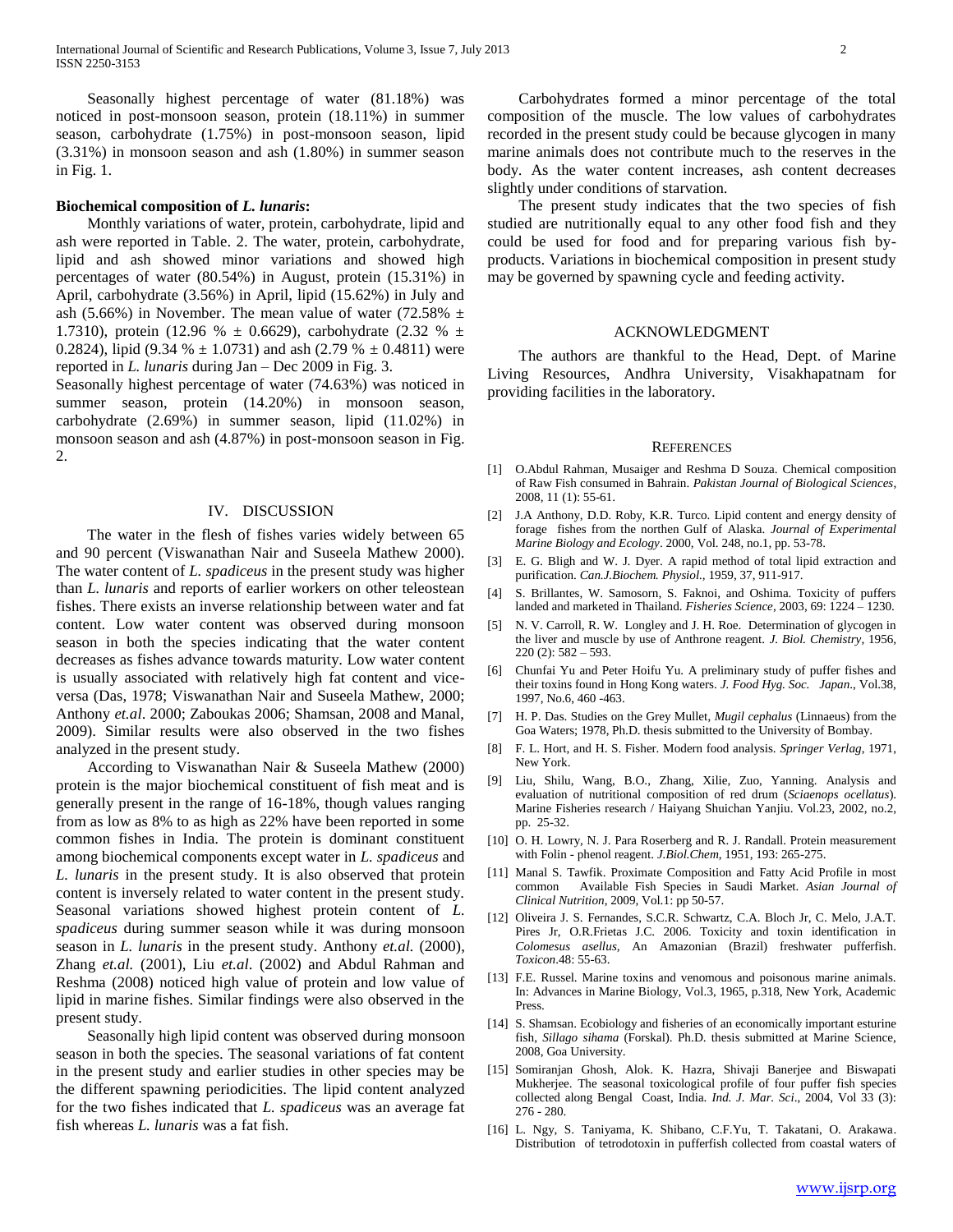Sihanouk Ville, Cambodia. *Shokuhin Eiseigaku Zasshi*, 2008, 49(5):361 - 365.

- [17] P.G. Viswanathan Nair and Suseela Mathew. Biochemical composition of Fish and Shell fish, Cift Technology Advisory Series, Central Institute of Fisheries Technology, 2000, Cochin.
- [18] N. Zaboukas. Biochemical composition of the Atlantic Bonito, *Sarda sarda* from Aegean Sea (Eastern Mediterranean Sea) in different stages of sexual maturity. *J. Fish. Biol.*, 2006, 69 (2): 347-362.
- [19] Zhang, Wen; Su, Yongquan,Wang, Jun, Quan, Chenggan, Ding and Shaoxiong. Biochemical composition of five commonly reared fishes. Marine Science bulletin / Haiyang Tongbao. Tianjin. Vol.20, 2001, no.4, pp. 26-31.

#### **AUTHORS**

**First Author** – Dr. P. Yedukondala Rao, Associate Professor, Department of Marine Living Resources, Andhra University, Visakhapatnam, Andhra Pradesh, India,

raopykmlrau@gmail.com

**Second Author** – Dr. I. Rukmini Sirisha, Teaching Associate, Department of Marine Living Resources, Andhra University, Visakhapatnam, Andhra Pradesh, India, irs\_bvtk@yahoo.co.in

**Correspondence Author** – Dr. I. Rukmini Sirisha, E mail: irs\_bvtk@yahoo.co.in, Mobile: +91 – 9908114981

| <b>Month</b> | <b>Moisture</b>              | <b>Protein</b>  | Carbohydrate    | Lipid           | Ash            |
|--------------|------------------------------|-----------------|-----------------|-----------------|----------------|
| January      |                              | 9.23            | 0.94            | 3.77            |                |
|              | 85.17                        | $\pm$<br>0.6187 | $\pm$<br>0.0457 | $\pm$<br>0.5600 | 0.89           |
| February     |                              | 20.72           | 1.15            | 1.77            |                |
|              | 75.18                        | $\pm$<br>1.7764 | $\pm$<br>0.0954 | $\pm$<br>1.4476 | 1.20           |
| March        |                              | 17.0            | 1.13            | 3.40            |                |
|              | 76.78                        | $\pm$<br>1.6808 | $\pm$<br>0.0697 | $\pm$<br>1.3084 | 1.70           |
| April        |                              | 16.63           | 1.79            | 1.73            |                |
|              | 77.36                        | $\pm$<br>1.8025 | $\pm$<br>0.0946 | $\pm$<br>0.2510 | 2.50           |
| May          | $\qquad \qquad \blacksquare$ |                 |                 |                 | $\blacksquare$ |
| June         |                              | 19.43           | 2.42            | 4.62            |                |
|              | 70.42                        | $\pm$<br>0.8327 | $\pm$<br>0.0784 | $\pm$<br>1.0416 | 3.13           |
| July         |                              | 15.00           | 0.88            | 2.31            |                |
|              | 80.51                        | $\pm$<br>1.0244 | $\pm$<br>0.0491 | $\pm$<br>0.3121 | 1.31           |
| August       |                              | 11.99           | 1.38            | 3.28            |                |
|              | 81.95                        | $\pm$<br>0.8924 | $\pm$<br>0.0774 | $\pm$<br>0.4345 | 1.41           |
| September    |                              | 22.74           | 1.52            | 3.06            |                |
|              | 71.85                        | $\pm$<br>1.4090 | $\pm$<br>0.0506 | $\pm$<br>0.3695 | 0.85           |

| Table 1: Percentage composition of the biochemical constituents (common values for |  |
|------------------------------------------------------------------------------------|--|
| both male and female) of <i>L. spadiceus</i> during Jan 2009 - Dec 2009.           |  |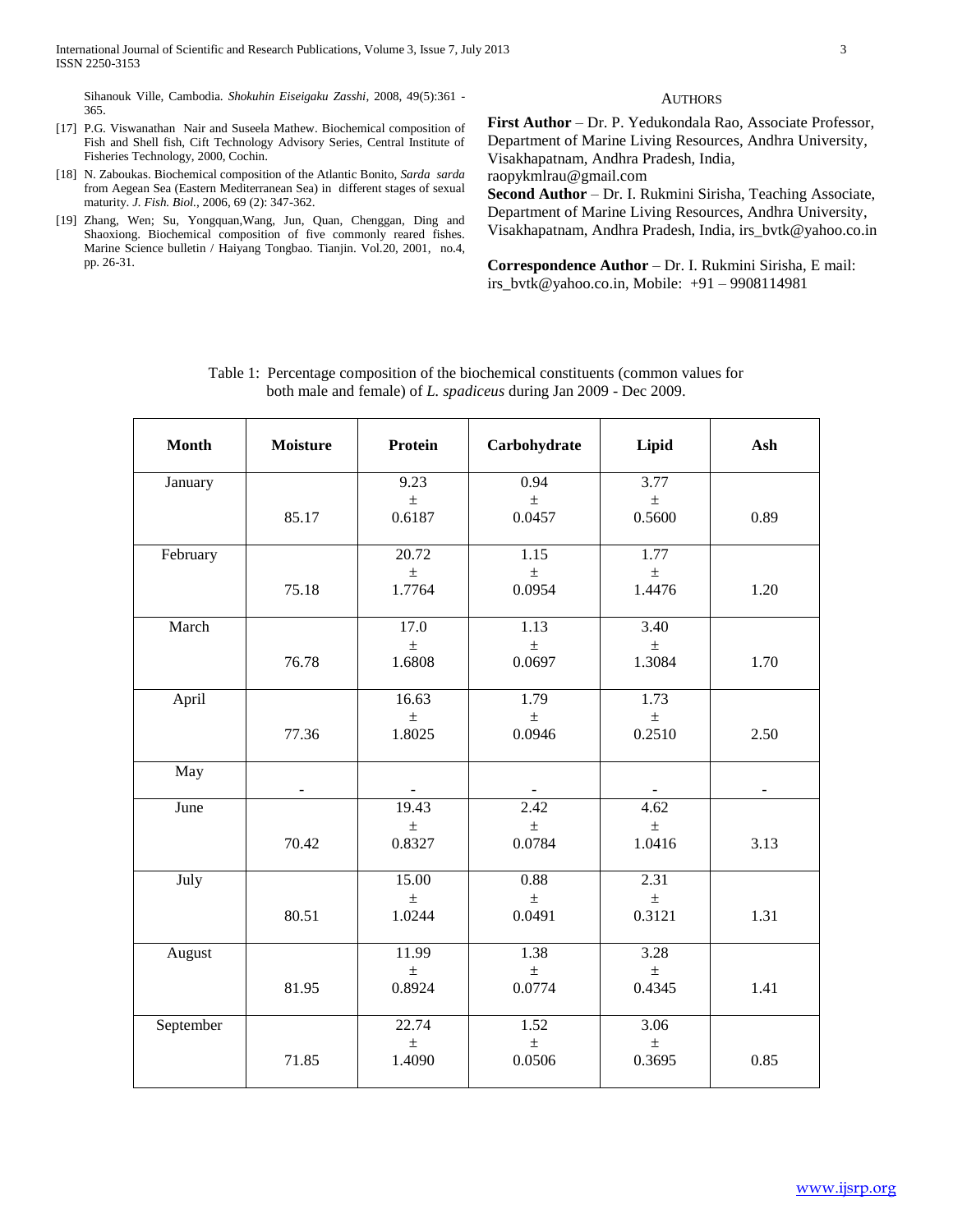International Journal of Scientific and Research Publications, Volume 3, Issue 7, July 2013 4 ISSN 2250-3153

| October  |       | 12.25  | 1.27   | 2.64   |      |
|----------|-------|--------|--------|--------|------|
|          |       | $\pm$  | $\pm$  | $\pm$  |      |
|          | 82.99 | 1.2776 | 0.2038 | 0.0363 | 0.86 |
|          |       |        |        |        |      |
| November |       | 15.00  | 2.57   | 2.70   |      |
|          |       | 士      | 土      | 土      |      |
|          | 78.41 | 1.1088 | 0.1357 | 1.0234 | 1.33 |
|          |       |        |        |        |      |
| December |       | 12.22  | 1.42   | 2.94   |      |
|          | 82.15 | 土      | 土      | 土      | 1.28 |
|          |       | 1.2515 | 0.2498 | 1.2390 |      |
|          |       |        |        |        |      |
|          |       |        |        |        |      |

Table 2: Percentage composition of the biochemical constituents (common value for both male and female) of *L. lunaris* during Jan 2009 - Dec 2009.

| Month    | <b>Moisture</b>              | Protein                  | Carbohydrate             | Lipid                    | Ash  |
|----------|------------------------------|--------------------------|--------------------------|--------------------------|------|
| January  | 77.50                        | 10.40<br>$\pm$<br>0.2599 | 1.37<br>$\pm$<br>0.1701  | 8.34<br>$\pm$<br>0.3703  | 2.40 |
| February | 77.65                        | 10.65<br>$\pm$<br>0.8665 | 2.80<br>$\pm$<br>0.5533  | 7.00<br>$\pm$<br>0.6548  | 1.90 |
| March    | 78.32                        | 8.50<br>$\pm$<br>0.7210  | 1.70<br>$\pm$<br>0.4677  | 10.50<br>$\pm$<br>0.3737 | 0.98 |
| April    | 67.94                        | 15.31<br>$\pm$<br>0.7545 | 3.56<br>$\pm$<br>0.4669  | 10.67<br>$\pm$<br>0.6050 | 2.54 |
| May      | $\qquad \qquad \blacksquare$ | $\overline{\phantom{a}}$ | $\overline{\phantom{a}}$ | $\overline{\phantom{a}}$ |      |
| June     | 64.99                        | 15.14<br>$\pm$<br>0.0635 | 3.40<br>$\pm$<br>0.0693  | 12.62<br>$\pm$<br>0.4466 | 3.86 |
| July     | 65.89                        | 13.93<br>$\pm$<br>0.1234 | 2.42<br>$\pm$<br>0.0839  | 15.62<br>$\pm$<br>0.1044 | 2.15 |
| August   | 80.54                        | 13.05<br>$\pm$<br>0.0290 | 1.21<br>$\pm$<br>0.0505  | 3.80<br>$\pm$<br>0.2206  | 1.41 |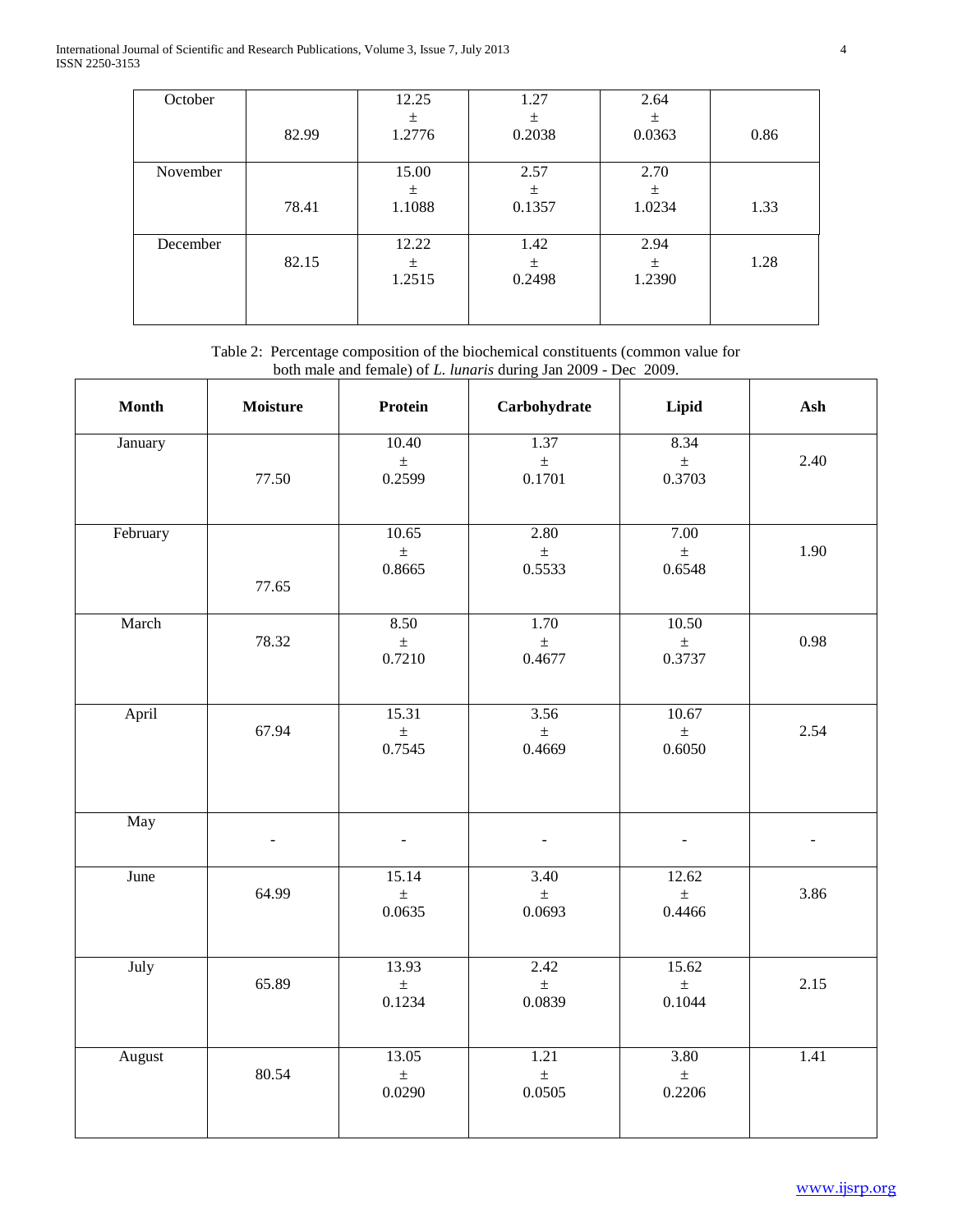International Journal of Scientific and Research Publications, Volume 3, Issue 7, July 2013 5 ISSN 2250-3153

| September | 70.63 | 14.70<br>$\pm$<br>0.1747 | 1.82<br>$\pm$<br>0.1631 | 12.00<br>$\pm$<br>0.2666 | 0.85 |
|-----------|-------|--------------------------|-------------------------|--------------------------|------|
| October   | 68.15 | 14.26<br>$\pm$<br>0.2381 | 3.51<br>$\pm$<br>0.1738 | 9.56<br>$\pm$<br>0.2342  | 4.53 |
| November  | 69.25 | 13.73<br>$\pm$<br>0.0698 | 2.65<br>$\pm$<br>0.1646 | 8.71<br>$\pm$<br>0.2971  | 5.66 |
| December  | 77.58 | 12.93<br>$\pm$<br>0.0113 | 1.08<br>$\pm$<br>0.0878 | 3.99<br>$\pm$<br>0.2263  | 4.44 |



Figure 1: Percentage composition of the biochemical constituents in *L. spadiceus* during Jan 2009 -Dec 2009.